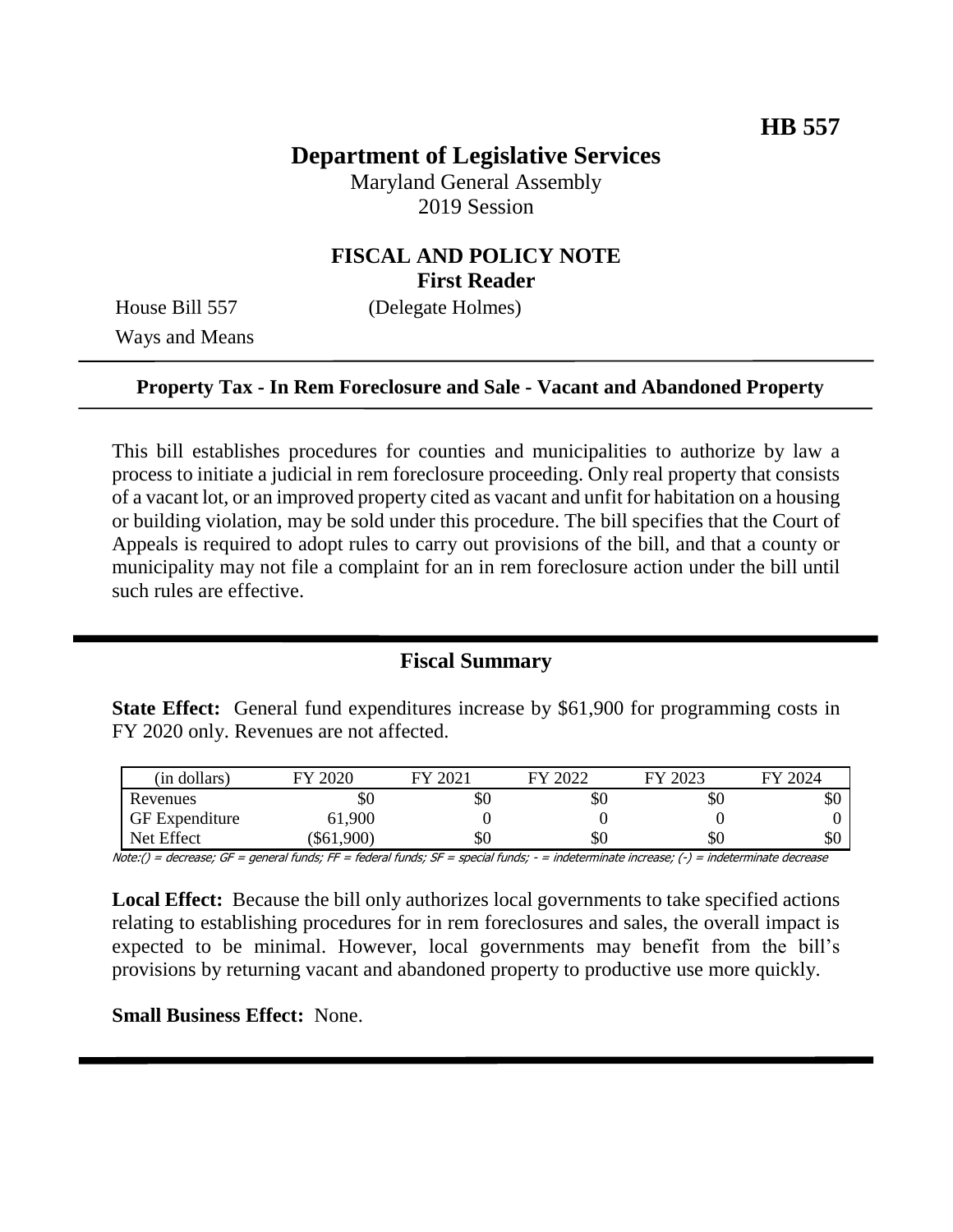## **Analysis**

**Bill Summary:** "Interested party" means (1) the person who last appears as owner of real property on the collector's tax roll; (2) a mortgagee of the property or assignee of a mortgage of record; (3) a holder of a beneficial interest in a deed of trust recorded against the real property; or (4) any person having an interest in the real property whose identity and address are reasonably ascertainable from the county land records or revealed by a full title search consisting of at least 50 years. Tax means any tax, or charge of any kind due to the State or any of its political subdivisions or to any other taxing agency, that by law is a lien against the real property on which it is imposed or assessed. Tax includes interest, penalties, and service charges.

#### *In Rem Foreclosure and Sale*

A law enacted by a county or municipality that authorizes an in rem foreclosure and sale must meet specified criteria. It must (1) state the date after which real property may be subject to in rem foreclosure and sale; (2) establish criteria for designating real property to be foreclosed and sold; (3) authorize the county or municipality to file a complaint for an in rem foreclosure on behalf of the governing body of the county or municipality; and (4) include administrative rules and procedures necessary to carry out an in rem foreclosure and sale.

### *Designation of Property*

A county or municipality may designate real property to be sold under in rem foreclosure and sale procedures. After real property is designated for sale, the county or municipality must file a complaint for an in rem foreclosure action. The county or municipality may not file a complaint for an in rem foreclosure action unless the tax on the real property has been delinquent for at least six months.

#### *Required Notice*

At least 60 days before filing a complaint for an in rem foreclosure, the county or municipality must notify all other taxing agencies that have the authority to collect tax on the real property of the county or municipality's intention to file a complaint for an in rem foreclosure of the real property. Within 30 days after receiving notice, a taxing agency must certify to the county or municipality a statement of all taxes due to the taxing agency. All taxes that are certified must be included in the foreclosure action and cease to be a lien against the real property if a judgment is entered foreclosing the existing interests of all interested parties in the real property.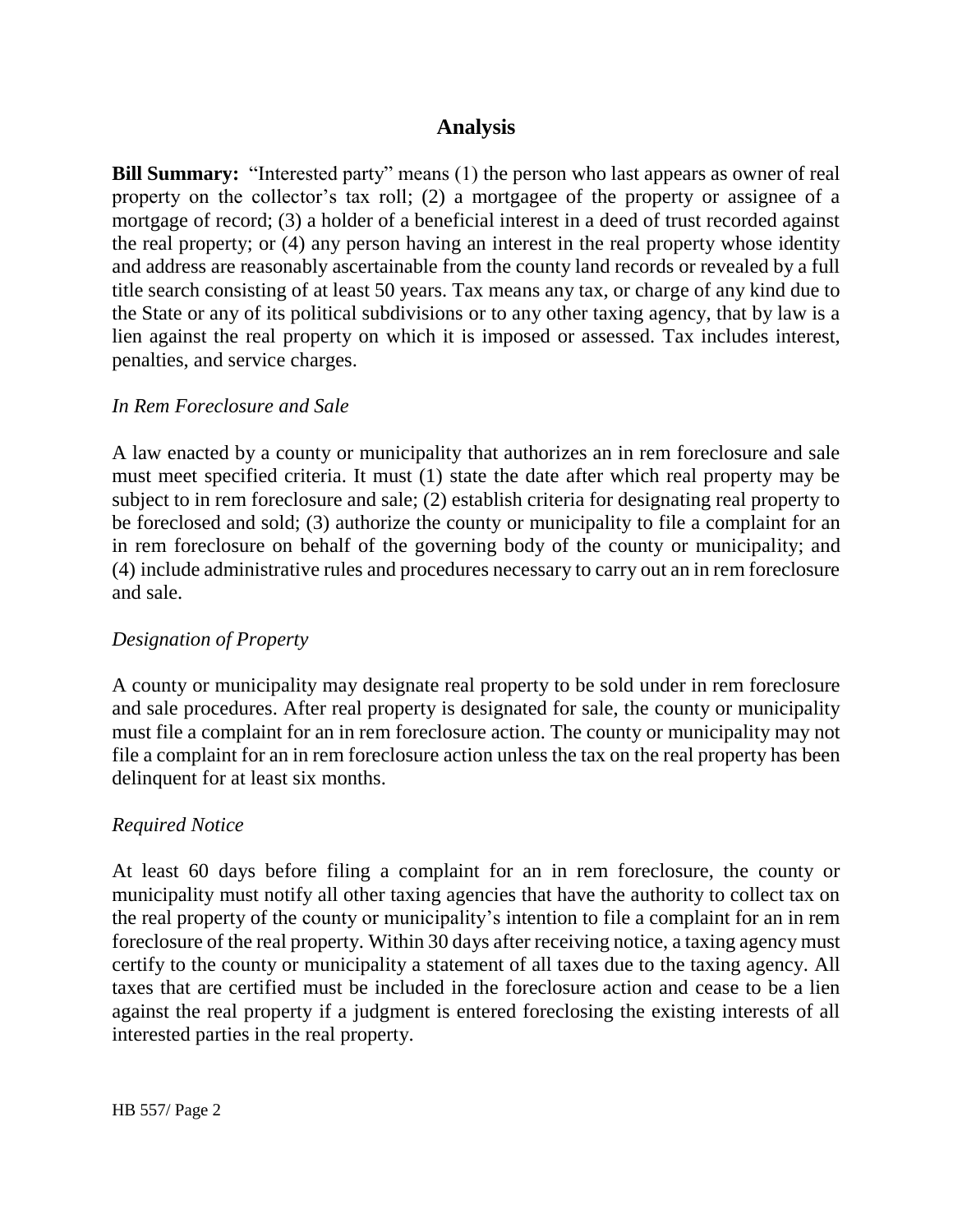### *Filing a Complaint*

Before filing the complaint, the county or municipality must obtain a lien release from the State for any liens for unpaid State property taxes, interest, and penalties or pay to the State any unpaid State property taxes, interest, and penalties. The county or municipality must file the complaint for an in rem foreclosure in the circuit court of the county where the real property is located.

The complaint for an in rem foreclosure must include identifying information relating to the jurisdiction, the property, and the interested parties, as specified. The complaint must also include (1) a statement that the real property is a vacant lot or improved property cited as vacant and unfit for habitation on a housing or building violation notice; (2) copies of any violation notice cited; (3) a request that the circuit court not schedule a hearing on the complaint until 30 days after the date that the complaint is filed; and (4) a request that the circuit court enter a judgment that forecloses the existing interests of all interested parties in the real property and orders the real property to be sold at public auction.

A complaint for an in rem foreclosure may be amended to include all taxes that become delinquent after the commencement of the in rem foreclosure action.

### *Hearing, Entry of Judgement, and Sale of Property*

A circuit court is prohibited from setting a hearing for an in rem foreclosure until 30 days after the complaint for an in rem foreclosure is filed. At the hearing, any interested party has the right to be heard and to contest the delinquency of the taxes and the adequacy of the proceedings. If the circuit court finds that the information set forth in the complaint is accurate, the court must (1) enter a judgment that proper notice has been provided to all interested parties, and the real property is a vacant lot or improved property cited as vacant and unfit for habitation on a housing or building violation notice and (2) order that the real property be sold.

After entry of judgment, the county or municipality must sell, in accordance with the Maryland Rules, the real property at public auction. The real property may not be sold until 45 days after the entry of judgment. The minimum bid for the sale of the real property must be based on the fair market value of the real property, as determined by the county or municipality. The real property must be sold to the person making the highest bid. The person making the highest bid is required to pay the full bid amount to the county or municipality. If the minimum bid is not made or exceeded, the county or municipality that filed the complaint may bid the minimum bid price and purchase the real property. If the highest bid exceeds the minimum bid amount, the county or municipality must deposit the funds in excess of the minimum bid in an escrow account. The circuit court is required to distribute the funds deposited into escrow to the interested parties in the order of priority

HB 557/ Page 3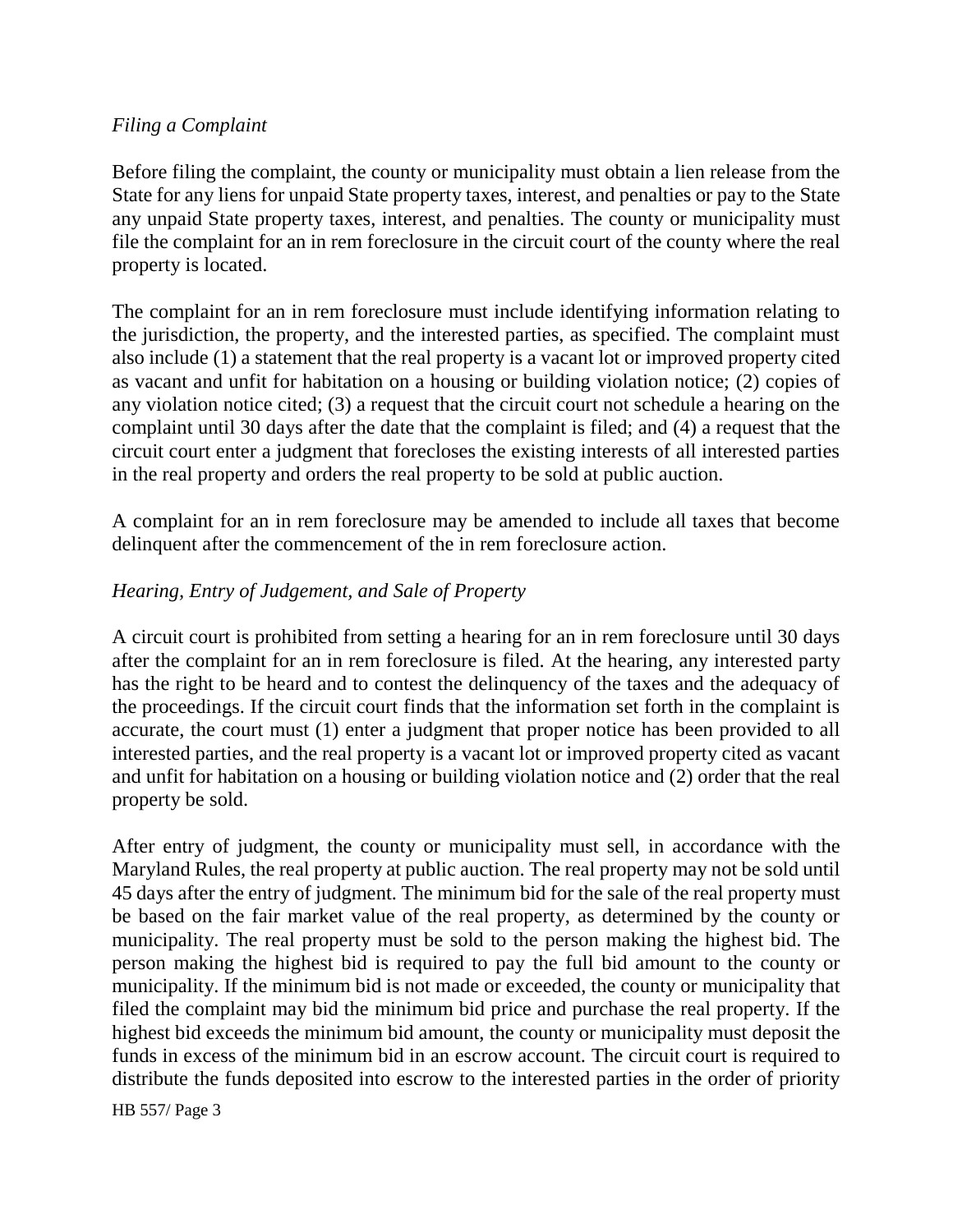of the interests of the interested parties. After the sale, the county or municipality must file a notice informing the circuit court of the sale and stating the date of the sale. The sale of real property is final and binding on the maker of the highest bid.

## *Required Report*

Within 90 days after each sale, the county or municipality must file a report of the sale with the circuit court. The report must identify the sale that took place, the sale price, and the identity of the purchaser. The county or municipality may consolidate multiple sale reports.

**Current Law:** Under common law, an "in rem" action is generally a legal action taken against a thing, such as property, as opposed to a legal action taken against a person.

For general information about the tax sale process, see the **Appendix – Tax Sale Process**.

## *Tax Sales of Vacant and Abandoned Property*

Chapter 568 of 2018 addressed the tax sale of vacant and abandoned property by expanding several provisions of law that were previously only applicable in Baltimore City. Chapter 568 authorizes each county or municipal corporation to, among other things, release liens to facilitate the transfer of properties sold at tax sale, sell abandoned property for less than the total amount owed, and expedite the foreclosure of abandoned property. Chapter 568 also authorizes counties to withhold properties from sale that have been designated for redevelopment purposes.

Under Chapter 568, abandoned property consisting of either a vacant lot or improved property cited as vacant and unfit for habitation on a housing or building violation notice may be sold at auction for a sum less than the total amount of all taxes, interest, and expenses. The person responsible for the taxes prior to the sale must remain liable to the collector for the difference between the amount received in the tax sale and the taxes, interest, penalties, and expenses remaining after the sale. The collector must establish a minimum bid for abandoned property.

Additionally, Chapter 568 specifies that a certificate for abandoned property with a minimum bid less than the lien amount reverts to the county or municipal corporation and is void unless a proceeding to foreclose the right of redemption is filed within three months of the date of the certificate of sale and the holder is granted an extension by the court. The holder of a certificate of sale for abandoned property with a minimum bid less than the lien amount may file a complaint to foreclose all rights of redemption in the property at any time after the date of sale.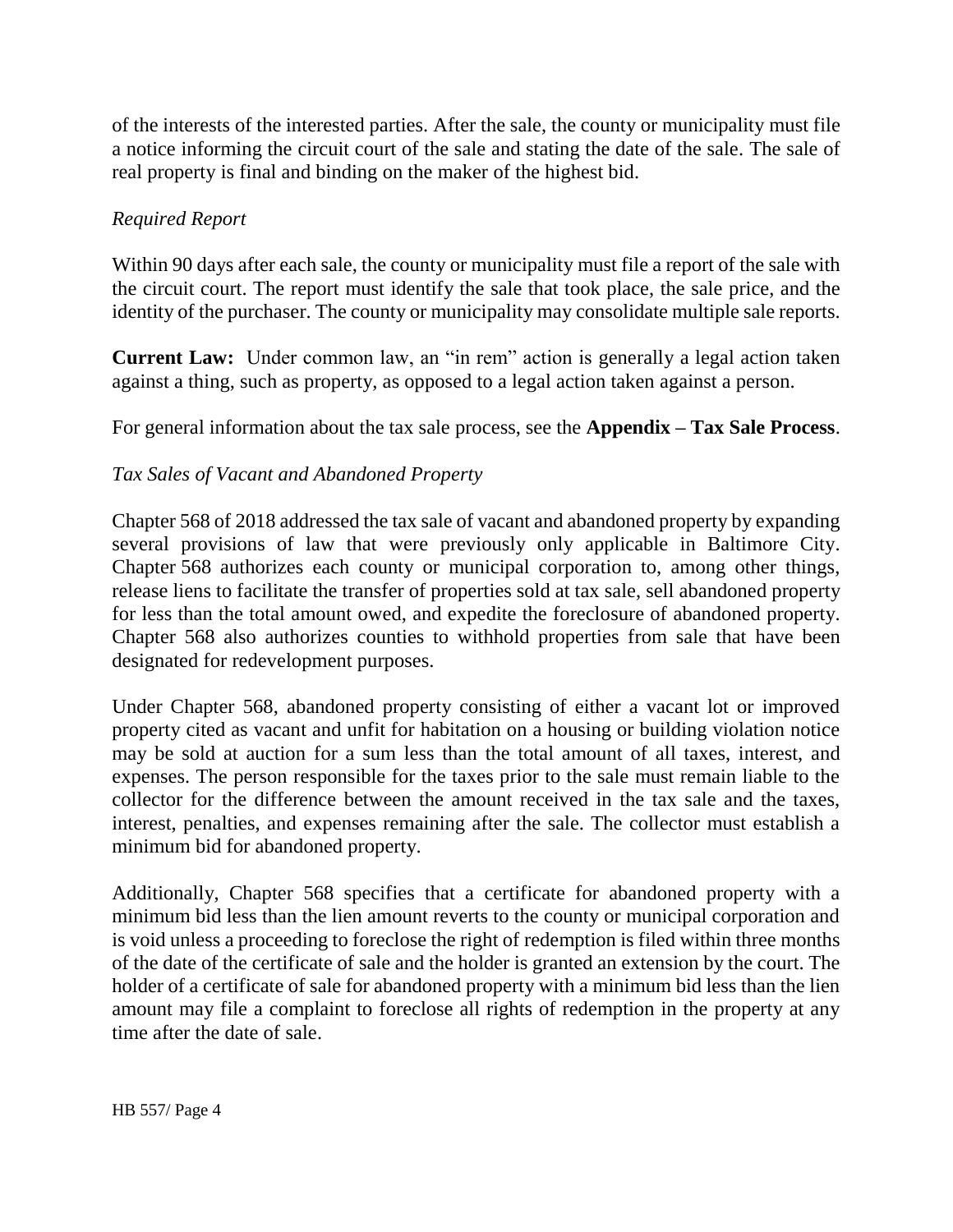When the governing body of a county or municipal corporation becomes the holder of a certificate of sale, the governing body may file a complaint, at any time after the date of sale, to foreclose all rights of redemption in abandoned property consisting of a vacant lot or improved property cited as vacant and unfit for habitation on a housing or building violation notice.

## *Sale of Property to Enforce a Lien for Water and Sewer Service in Baltimore City*

Chapter 714 of 2018 (1) requires the tax collector in Baltimore City to withhold residential property from sale if the taxes on the property consist only of a lien for unpaid water and sewer charges, and (2) prohibits the Mayor and City Council of Baltimore City from selling a property to enforce a lien for unpaid charges for water and sewer service, unless the property is not a residential property, the lien is for at least \$350, and the unpaid charges are at least three quarters in arrears. These provisions terminate December 31, 2019.

Absent the effects of Chapter 714, in Baltimore City, the mayor and city council may not sell a property solely to enforce a lien for unpaid charges for water and sewer service unless (1) the lien is for at least \$350 for a property other than owner-occupied, residential property or (2) the lien is for at least \$750, and the unpaid charges for water and sewer service are at least three quarters in arrears for an owner-occupied, residential property.

The mayor and city council may enforce a lien on a property other than owner-occupied, residential property for unpaid water and sewer service that is less than \$350 if the property is being sold to enforce another lien. Similarly, the mayor and city council may enforce a lien on owner-occupied, residential property for unpaid water and sewer service that is less than \$750 if the property is being sold to enforce another lien.

### *Sale of Property to Enforce a Lien for Unpaid Sanitary Commission Benefit Assessments*

*Kent County:* The governing body of Kent County may authorize by local law the sale of real property to enforce a lien based on unpaid sanitary commission assessments or other charges. The procedures for establishment, notification, and enforcement of a lien must conform to specified standards in the Code of Kent County.

*Allegany, Dorchester, and Somerset Counties:* In Allegany, Dorchester, and Somerset counties, the sanitary commission may request the county tax collector to conduct a sale of real property to enforce a lien for unpaid sanitary commission benefit assessments or other charges. The sale must occur at a county tax sale using the same procedures governing the sale of property for delinquent property taxes.

**Background:** The tax sale system in Maryland, like many states throughout the country, is designed for local counties to collect delinquent real property taxes and other unpaid

HB 557/ Page 5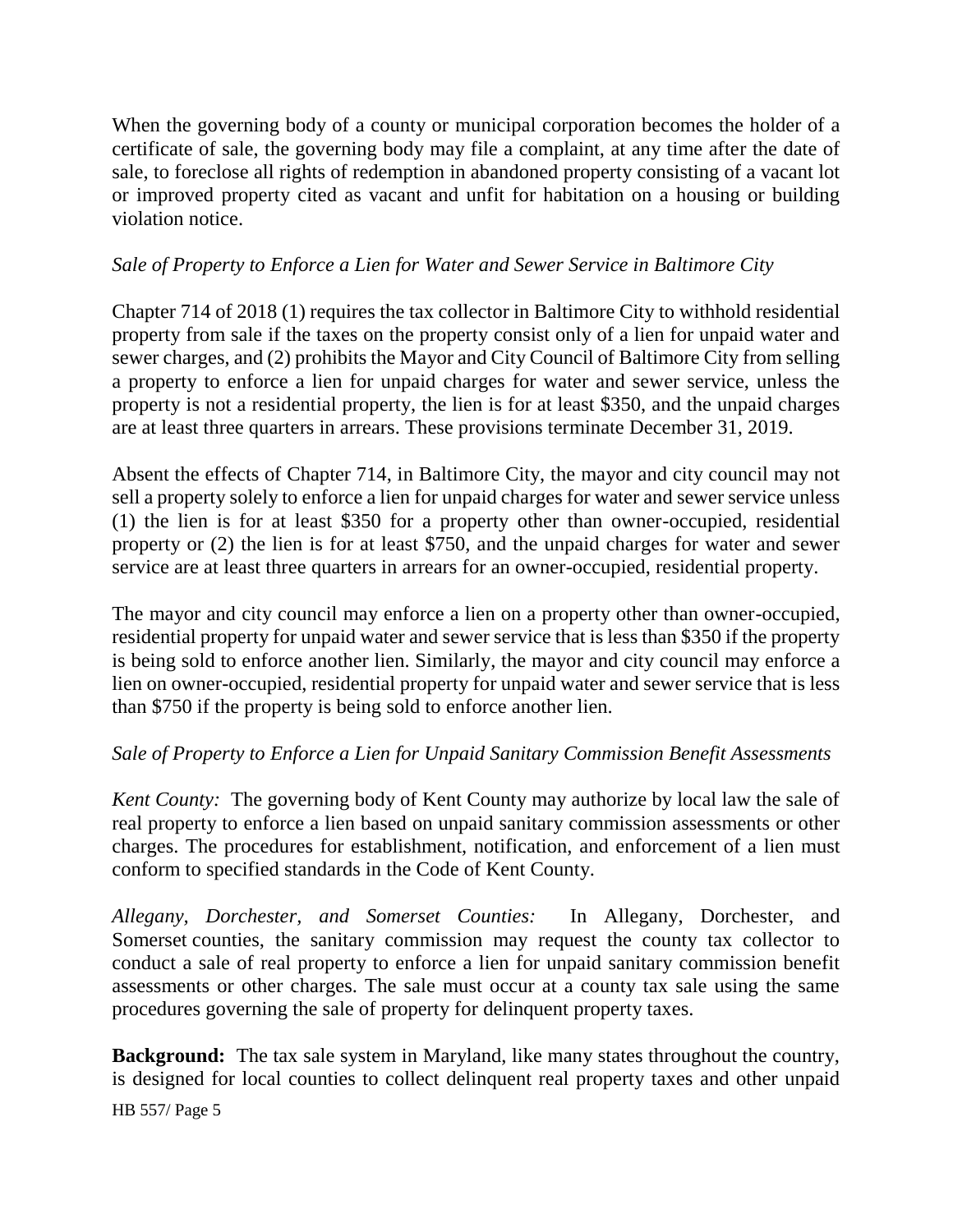charges owed to the counties (such as water or environmental liens), all of which are liens against the real property.

Each county in Maryland conducts an annual tax sale, whereby the tax liens are offered to the public at auction. Generally, the highest bidder in the auction pays the total amount of the tax liens to the county and receives a tax sale certificate from the county which gives the bidder the right to obtain ownership of the property by filing a tax sale foreclosure lawsuit.

Every owner of record of real property must pay real estate property taxes on that property, and any other fees that become liens on the property if unpaid. Real estate property taxes and fees on rental properties are the responsibility of the property owner. If there is a mortgage on the property, it is the responsibility of the property owner to send or deliver the real estate property tax bill to the bank, building association, or other lending institution. Many times however, mortgage companies pay the real estate property tax bills. Real estate property taxes are due and payable every year even if there is no mortgage due on the property.

Generally, once properties are deemed delinquent, and the owner does not pay within a certain timeframe, the property enters tax sale. Investors purchase the liens, allowing the jurisdiction to collect on those liens and receive the outstanding amounts all at one time. The tax sale purchaser has two years to redeem the lien or foreclose on the property. Homeowners in this situation can redeem the lien by paying the purchaser the amount of the lien, plus up to 18% interest in some jurisdictions, plus various fees outlined in the current statute. In the case of vacant property liens, many are not sold at tax sale and, therefore, the liens continue to accumulate and the properties continue to be a nuisance on the community.

#### *Task Force to Study Tax Sales in Maryland*

Chapters 615 and 616 of 2017 established a task force to study tax sales in the State. The task force was required to (1) evaluate and assess the impact of tax sales in Maryland; (2) evaluate how tax sales are conducted in each county; (3) evaluate tax sales to collect delinquent water charges and alternative methods of collecting delinquent water charges; and (4) examine and make recommendations for reform of the tax sale process in Maryland. The task force met four times during the 2017 interim and issued its report in January 2018.

This bill is based on one of the task force's recommendations. The recommendation is as is follows:

Enable jurisdictions to voluntarily create the judicial In Rem tax sale system recommended by the Center for Community Progress, with additions that provide constitutionally defensible language for jurisdictions to select which properties go through this system. The In Rem system is for vacant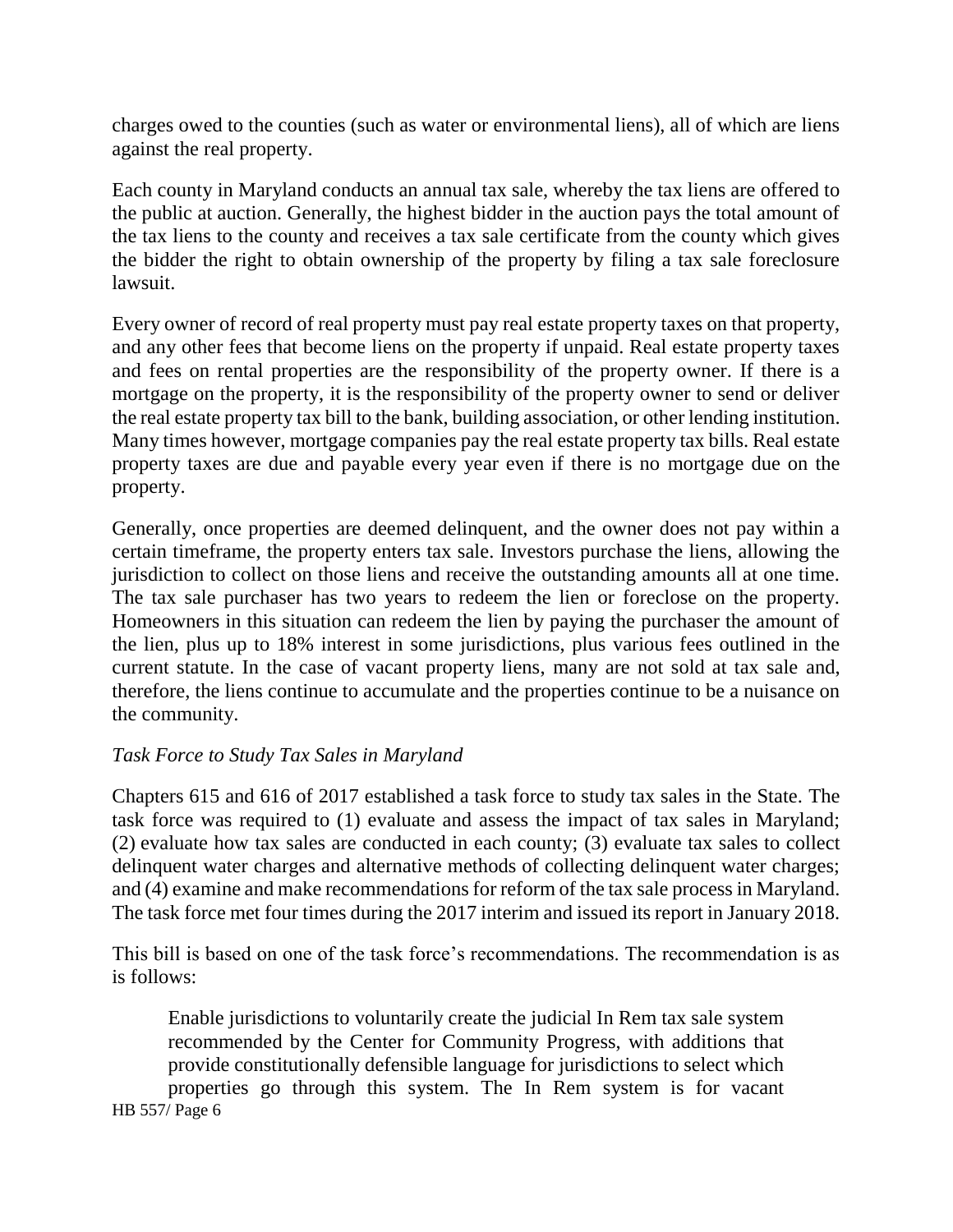properties. In essence, it allows jurisdictions to use a deed sale system to address vacant properties, not a tax sale certificate system, in which clear and insurable title is delivered at the completion of the deed sale system.

Under this new system, if the jurisdiction chooses to do so, the jurisdiction would establish a date certain by which property owners would either have to pay off delinquent taxes (or, if eligible, enter into a payment plan) or face foreclosure. The jurisdiction would then auction off the deed and, in the absence of any bidder, would assume ownership of the property. In cases where jurisdictions will establish land banks, the property can be transferred to the land bank for disposition and redevelopment.

In 2017, the General Assembly gave land banks the power of lien release and updated other aspects of the land bank statute to make land banks a better tool for blight elimination.

**State Fiscal Effect:** The Judiciary (Administrative Office of the Courts) advises that general fund expenditures will increase by \$61,964 in fiscal 2020 for computer programming upgrades necessary to implement the provisions of the bill. The estimate is based on approximately 581 additional work hours for analysis, programming, and testing.

## **Additional Information**

**Prior Introductions:** HB 1246 of 2018 received a hearing in the House Ways and Means Committee, but no further action was taken. Its cross file, SB 954, passed the Senate as amended and received a hearing in the House Ways and Means Committee, but no further action was taken.

**Cross File:** SB 509 (Senator Eckardt, *et al.*) - Budget and Taxation.

**Information Source(s):** Montgomery and Worcester counties; cities of Salisbury and Westminster; Maryland Municipal League; Town of Leonardtown; Judiciary (Administrative Office of the Courts); Department of Housing and Community Development; State Department of Assessments and Taxation; Department of Legislative **Services** 

**Fiscal Note History:** First Reader - February 15, 2019 an/kdm

Analysis by: Nathan W. McCurdy Direct Inquiries to:

(410) 946-5510 (301) 970-5510